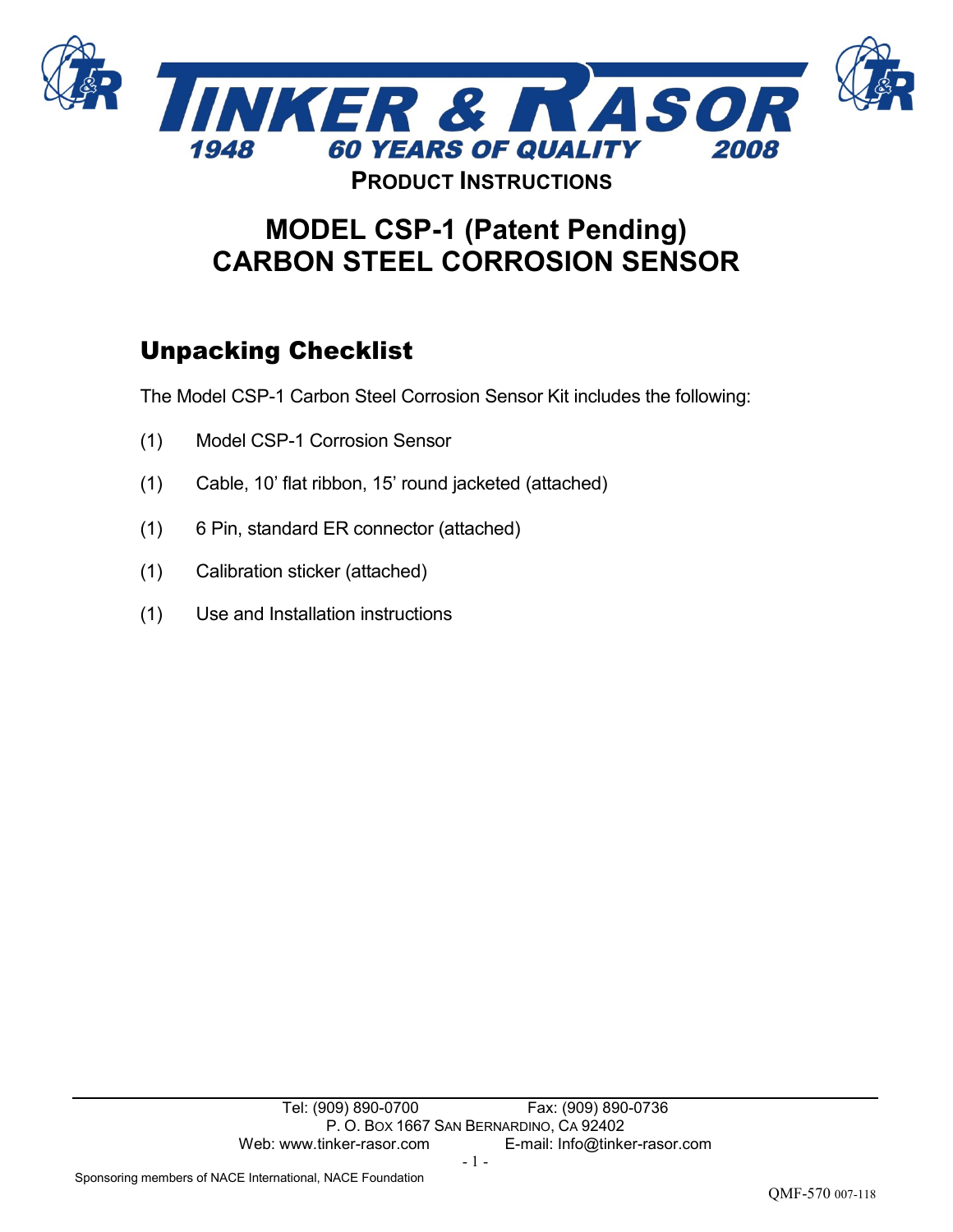

## **INSTALLATION PROCEDURES**

The CSP-1 probes have a 10-foot length of flat ribbon cable attached to the sensor with the other end spliced to a 15-foot length of round PVC jacketed cable which in turn is terminated with a standard 6-pin connector compatible with standard ER instruments.

For mounting the probe, a small amount of adhesive is used to attach the probe to the pipe at the desired location. This adhesive should be applied only to the back (non window) side of the probe. The ribbon cable should be dressed flat along the surface of the pipe to the point where it leaves the pipe towards the surface. Handle the ribbon cable with care as it can be easily damaged by mistreatment.

The round PVC cable can be routed so as to locate the connector conveniently for protection from the environment and to facilitate the taking of subsequent probe readings. The Model T-3 CP Test Station is recommended for this purpose.

If an instrument is on-site, initial readings should be taken to ensure that no damage has occurred during installation and backfilling.

An example of an installation is shown here.

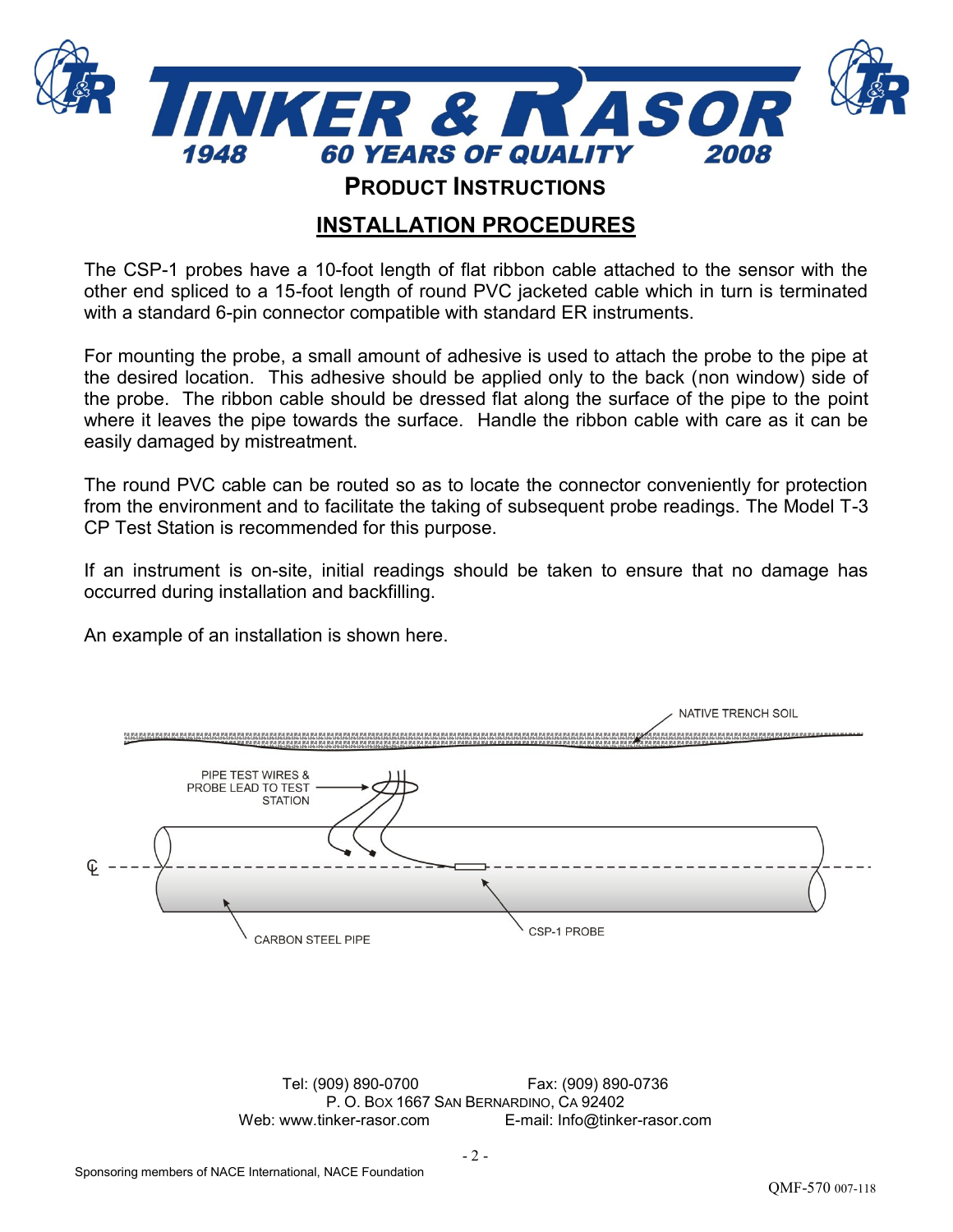

## **USING THE CSP-1 SENSOR**

The CSP-1 is an Electrical Resistance (ER) sensor with a Carbon Steel measurement element and a measurement span of approximately:

 $CSP-1 = 5$  mils

Each measurement of the sensor provides a measure of cumulative metal loss due to corrosion. These sensors, in combination with other measurements such as pipe-to-soil potentials, can be very useful in determining if and when cathodic protection should be employed.

Typically the sensor is attached directly to carbon steel pipe (MEASURE element facing away from the pipe) with most common adhesives. After attachment the sensor cable is routed to the measurement location. Care should be exercised when backfilling to make sure that the flat ribbon cable is not damaged. To best emulate corrosion occurring on the pipe, the sensor should be at the same electrical potential. This can be accomplished by connecting the breakout lead at the instrument connector to the pipe. This is most easily done by connecting the breakout lead to one of the leads coming from the pipe at a potential test station. If corrosion measurements are being made in native soil; the native corrosion rate can be measured without making connection to the breakout lead and the corrosion rate under cathodic protection (CP) can be measured by connecting the breakout wire to the buried pipe or structure.

The CSP-1 sensor measurements can be taken with most industry standard ER instruments, i.e. Rohrback Cosasco Systems CK-3, CK-4, and CHECKMATE™; or the Metal Samples MS0500 and MS1500E (use CT 10 for probe selection on MS1500E). These instruments measure in "divisions" which represent 0.1% of the sensor span.

The corrosion rate is the slope of the metal-loss curve and corrosion rates between any two measurements are easily calculated with the following equation:

 $(R_f - R_i)$  365 CORROSION RATE =  $\frac{\dots}{\dots}$  X (SPAN) X – 1000 (TIME) where-  $R_f$  = Final reading in divisions  $R_i$  = Initial reading in divisions SPAN = Sensor span in mils

> Tel: (909) 890-0700 Fax: (909) 890-0736 P. O. BOX 1667 SAN BERNARDINO, CA 92402 Web: www.tinker-rasor.com E-mail: Info@tinker-rasor.com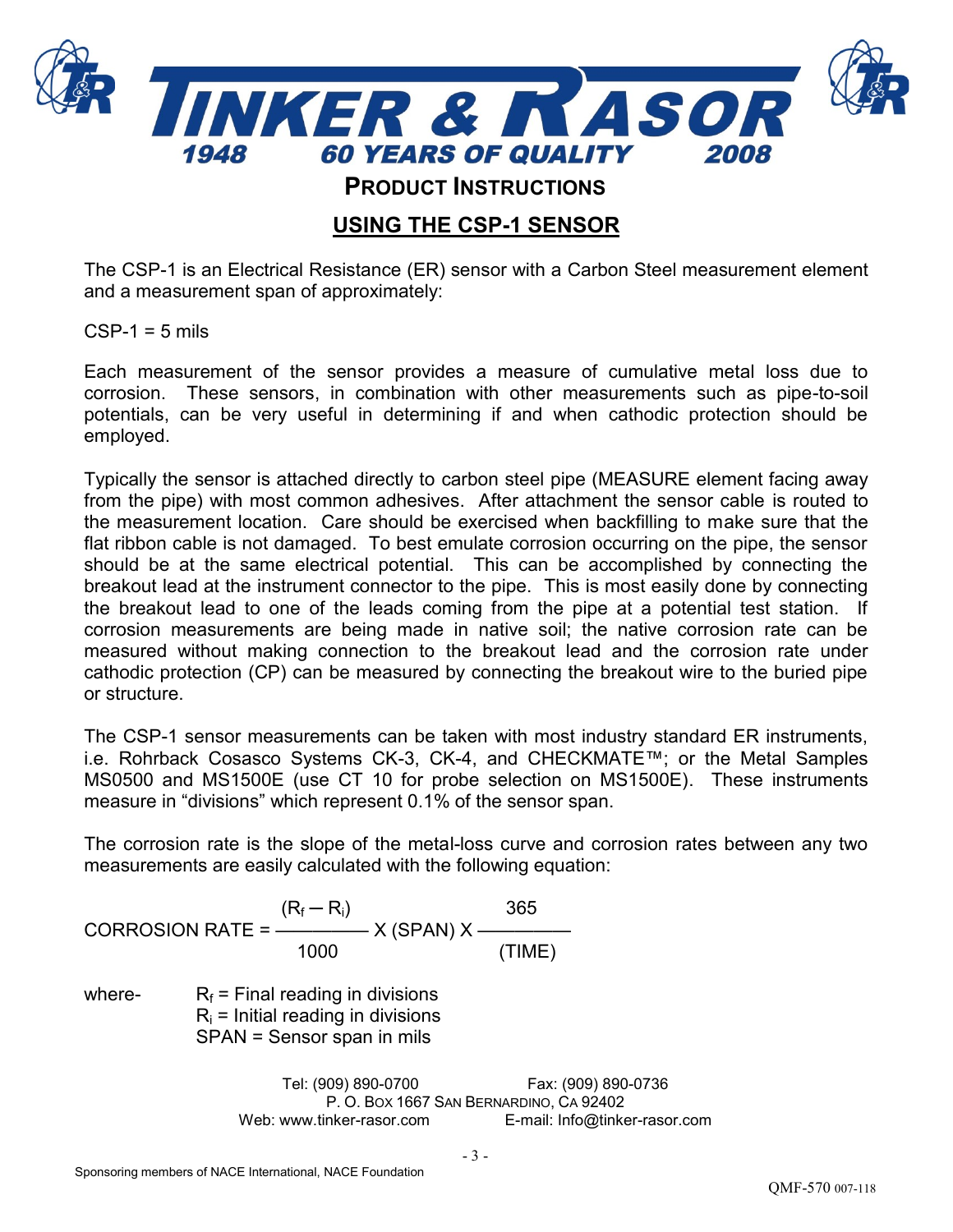

TIME = Time in days between measurements

For the CSP-1 with a span of 25 mils, the above equation can be simplified to-

 $(R_f - R_i) \times 9.125$ CORROSION RATE (MPY) =  $-$ (TIME in days)

It is recommended that the calculation of corrosion rates be performed only when the change of readings in divisions is greater than ten (>10) or the time between readings is one month or longer.

Additional information may be found on the Tinker & Rasor website: www.tinker-rasor.com

Please contact Tinker & Rasor with any questions or comments you may have regarding this or other Tinker & Rasor products.

Tinker & Rasor PO BOX 1667 San Bernardino CA 92402 (909) 890-0700 Info@tinker-rasor.com

> Tel: (909) 890-0700 Fax: (909) 890-0736 P. O. BOX 1667 SAN BERNARDINO, CA 92402 Web: www.tinker-rasor.com E-mail: Info@tinker-rasor.com